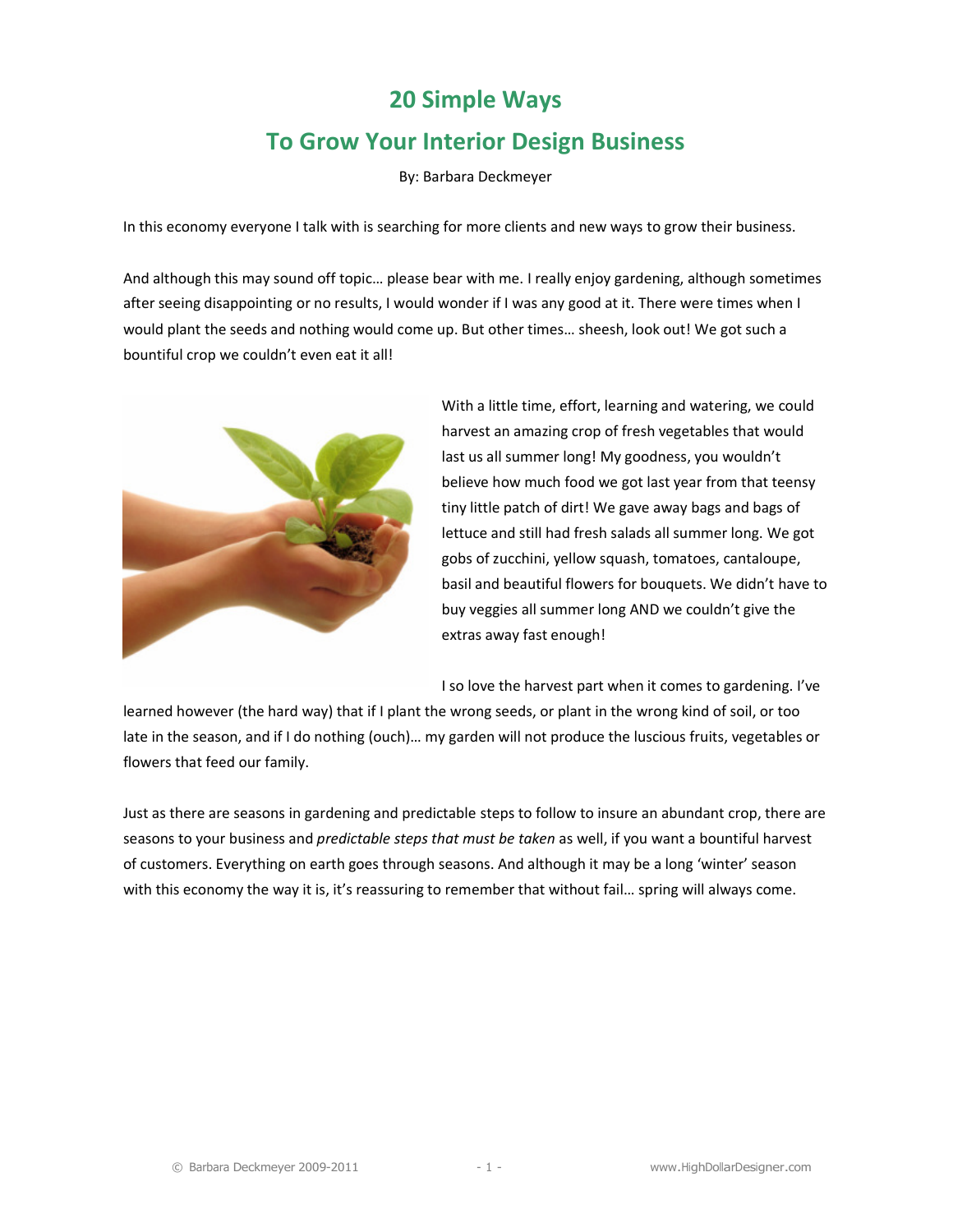## **Evaluate**

Below, I've listed a few steps that you can take 'right now' to evaluate and build your business to prepare for the spring that IS coming.

- 1. Analyze where you've been. Ask yourself, what worked well in your last spring and summer? What didn't? What kind of marketing did you do in the past? What did you like about it?
- 2. Guard against hanging your hat on romanticized optimism about anyone else bailing you out. It's up to you to learn new ways to build your business and tend your garden.
- 3. Adjust What did I learn from my past Spring? How can I do it better while moving forward?
- 4. Act Begin right now. Take steps. Be bold. Try new directions. Move forward and invest in your future. Buy your seed packets and start planting today.



## Act Now

What actions can you take right now to sow seeds into the future of your business?

- 1. Get educated read business building and marketing books (see my recommended book list under Resources on my website. Be sure to check back often as I'm always adding to it).
- 2. Teach a design class at the local recreation center or community college oftentimes potential clients can be found in those classes.
- 3. Listen to business and motivational CD's free when downloaded or checked out from library. I've listened to hundreds of these as I drive.
- 4. Attend seminars, mingle with other designers to see what's working for them. Do you belong to any organizations such as ASID, IIDA, etc? Attend their monthly meetings.
- 5. Hire a virtual assistant to do mundane work and free you up to spend more of your time marketing (Ask me more about this. It's amazing!)
- 6. Dive into learning new software Quickbooks, Studio, DreamDraper, Wordpress, etc.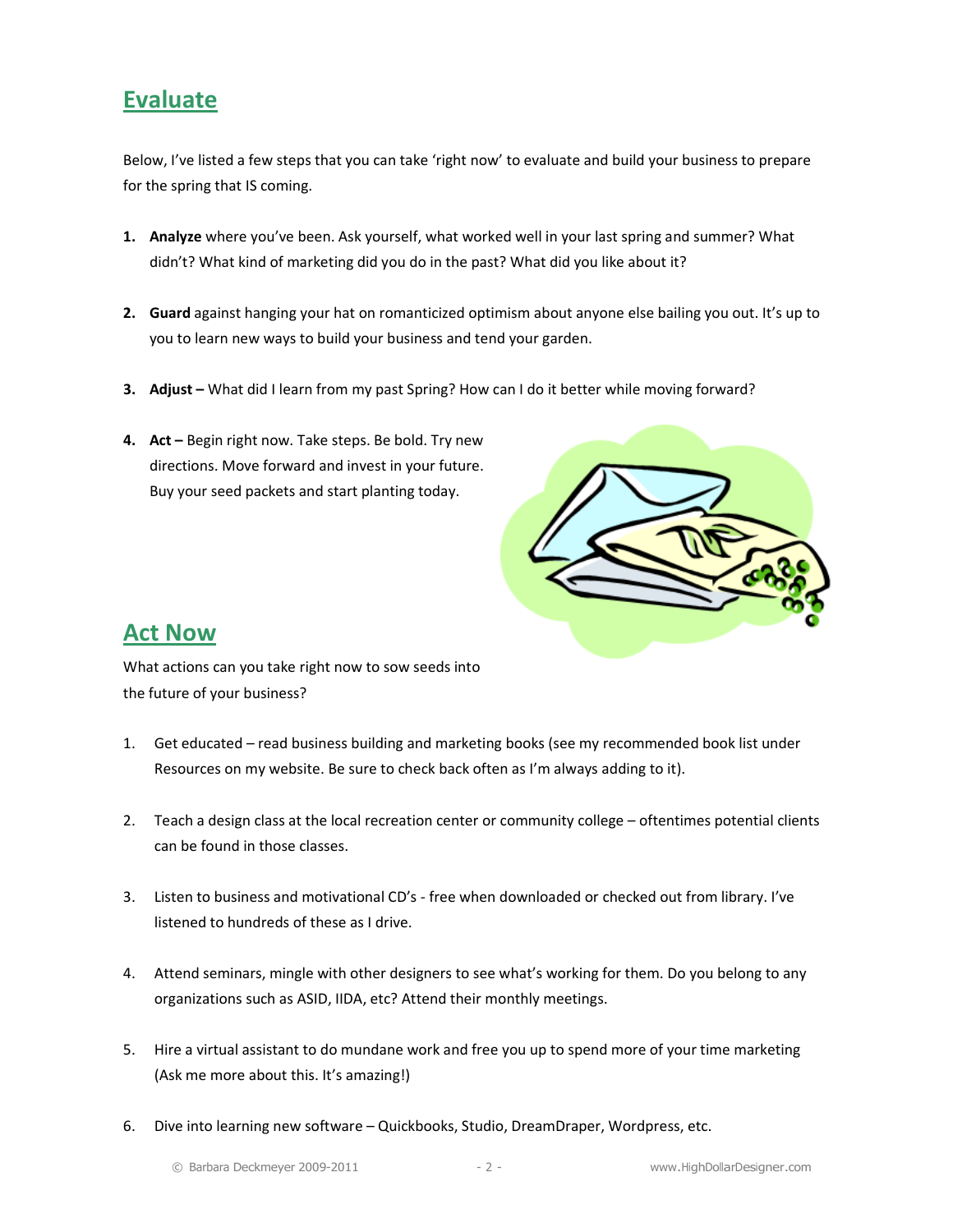7. Experiment with free or existing software to build your business – PowerPoint creates great slideshow presentations, Skype for video conferencing, Slide Share, etc.



- 8. Use PowerPoint to create a slideshow that shows off your work.
- 9. Set up a Twitter account and start Tweeting provide quick tips, photos, a link to a slide show of your work. Include your city in your bio, or prospects won't find you when they conduct a search.
- 10. Set up a YouTube account and post your PowerPoint video poke around on YouTube to see how other designers are using video in their design business. Be sure to put a link to your YouTube video on your website.
- 11. Set up a Facebook Fan Page. Post your video, photos and tips there as well.
- 12. Build your LinkedIn profile ask for recommendations from friends, colleagues and previous clients.
- 13. Join groups on LinkedIn particularly where your ideal client might be sailing clubs, college alumni, and interior design groups, etc.
- 14. Ask engaging questions and answer inquiries in the groups/forums you've joined.
- 15. Set up a Wordpress blog and post to it 2 3 times per week. (Get my free report on how to set up a Wordpress blog for your interior design business.) Let friends, neighbors, vendors and clients know about your blog. Ask them to leave comments.
- 16. Learn a new area of expertise for your business do you know how to do window treatments? Do you know how to measure for flooring? Design a kitchen? What about taking a staging course?
- 17. Attend Chamber of Commerce meetings and mingle.
- 18. Volunteer for committees in the groups you've joined ASID, Chamber of Commerce, Sailing clubs, Golf club, etc.
- 19. Give your website a facelift write new articles, add photos of your work, gather testimonials from previous clients, etc.